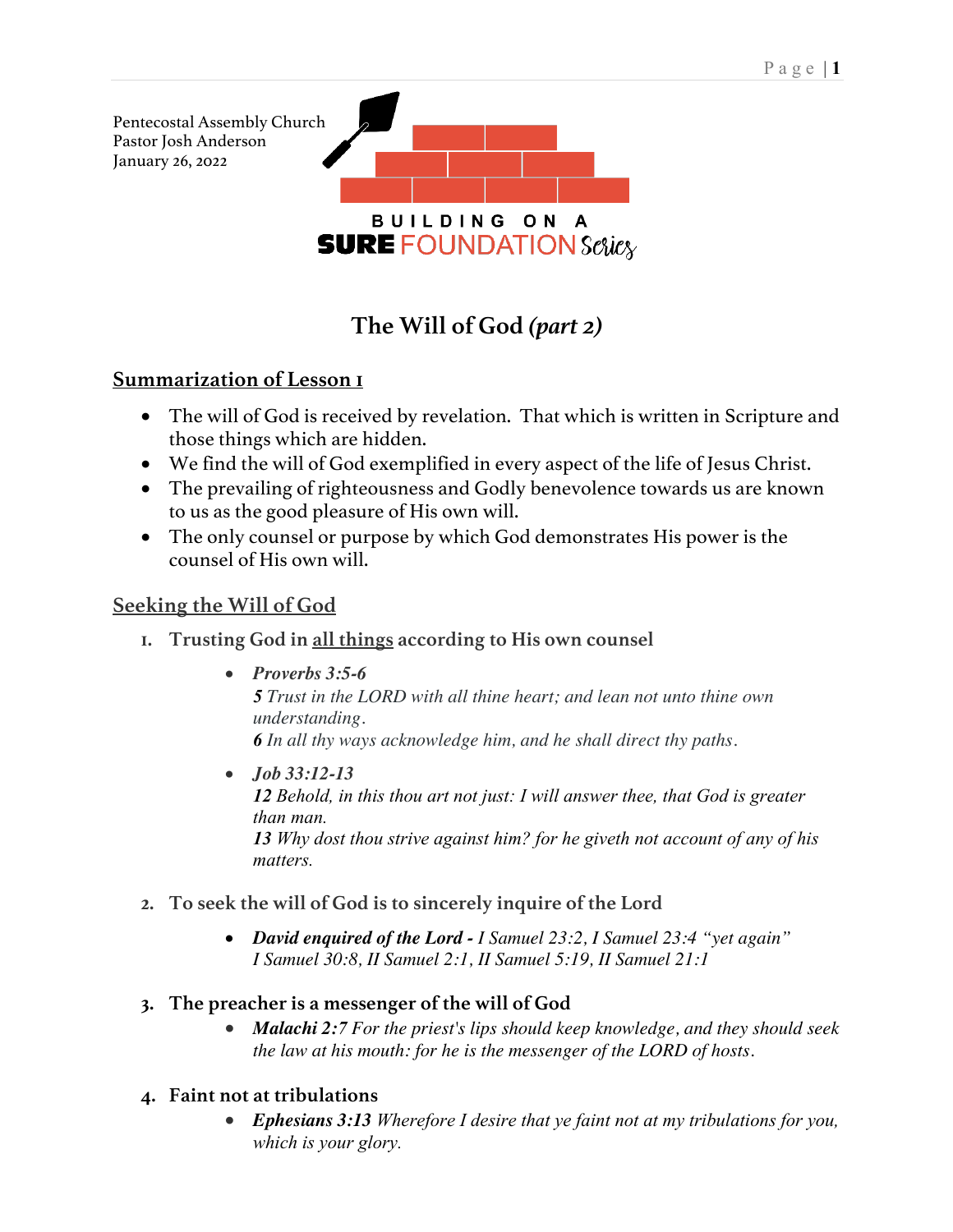#### Page | **2**

# **The Proving of God's Will in Every Life**

*Romans 12:2 And be not conformed to this world: but be ye transformed by the renewing of your mind, that ye may prove what is that good, and acceptable, and perfect, will of God.*

#### **Thayer Lexicon – dokimazo**

- 1) to test, examine, prove, scrutinise
- God will test/prove His called out people according to His good pleasure.

*Exodus 15:25 And he cried unto the LORD; and the LORD shewed him a tree, which when he had cast into the waters, the waters were made sweet: there he made for them a statute and an ordinance, and there he proved them,*

- o God was ever "proving" his people—trying them, that is—exercising their faith, and patience and obedience and power of self-denial, in order to fit them for the position which they were to occupy in Canaan. *Pulpit Commentary*
- To be tempted of God should be expected.
- To continually tempt God negates the proving of God in your life.

*Exodus 17:2 Wherefore the people did chide with Moses, and said, Give us water that we may drink. And Moses said unto them, Why chide ye with me? wherefore do ye tempt the LORD?*

*Exodus 17:7 And he called the name of the place Massah, and Meribah, because of the chiding of the children of Israel, and because they tempted the LORD, saying, Is the LORD among us, or not?*

• Hebrews describes the reversal of what God intended through the trials in the wilderness.

*Hebrews 3:8-9 8 Harden not your hearts, as in the provocation, in the day of temptation in the wilderness: 9 When your fathers tempted me, proved me, and saw my works forty years.*

- The Israelites were only in the business of tempting and proving God in the wilderness. All the while God desired to prove them.
- Because of this they could not know the will and ways of God.

*Hebrews 3:10 Wherefore I was grieved with that generation, and said, They do alway err in their heart; and they have not known my ways.*

- Revelation of God's ways will only come by allowing God to prove your life.
- Cain could not endure the proving of the will of God*.* Cain was given opportunity past disobedience to fulfill the will of God. *"If thou doest well, shalt thou not be accepted? and if thou doest not well, sin lieth at the door" (Genesis 4:7).*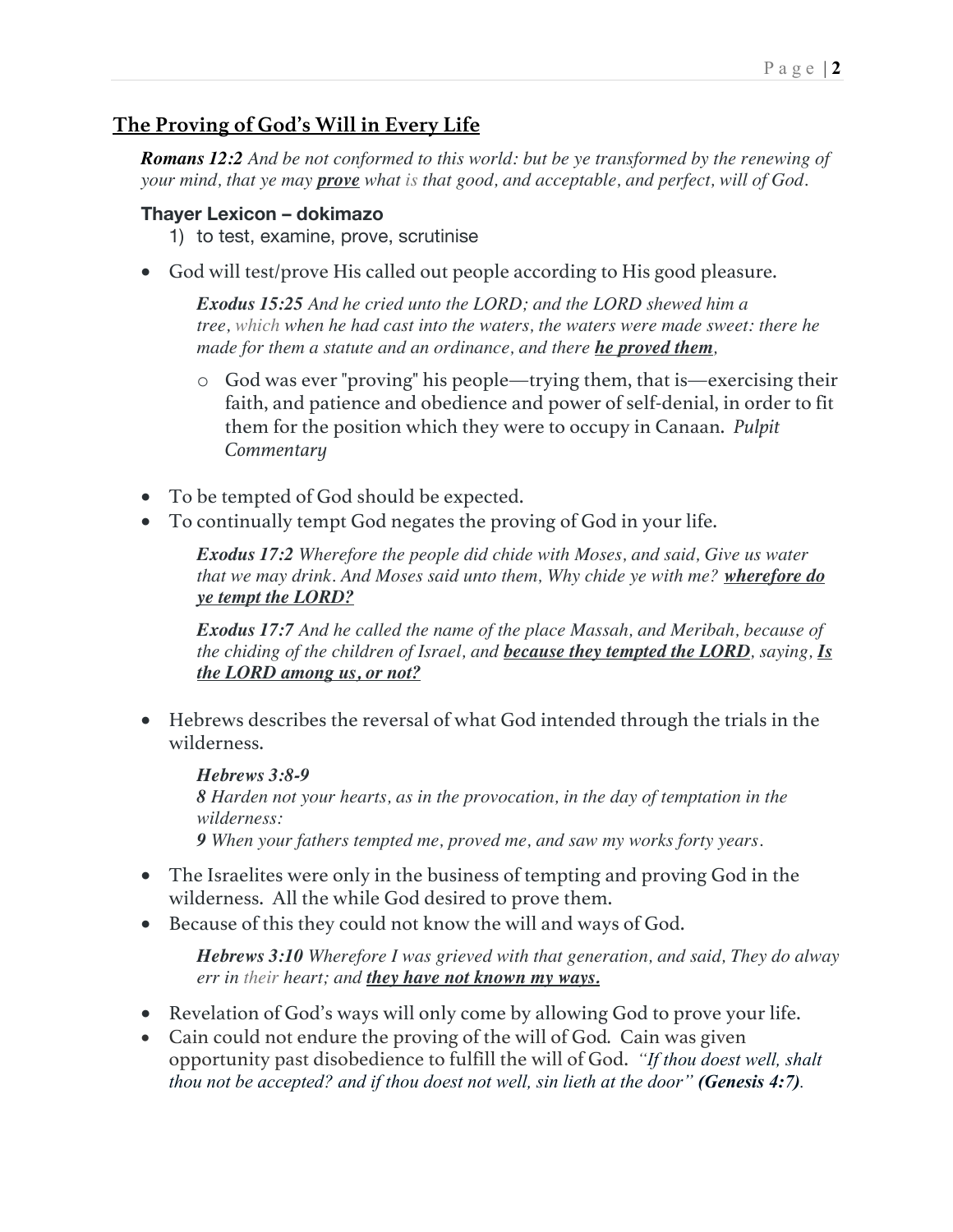## **Let God Prove You by the Renewing of Your Mind**

**Romans 12:2** And be not conformed to this world: but be ye transformed by the **renewing** of *your mind, that ye may prove what is that good, and acceptable, and perfect, will of God.*

#### **Thayer Lexicon – anakainosis**

**1)** a renewal, renovation, complete change for the better

*Titus 3:5 Not by works of righteousness which we have done, but according to his mercy he saved us, by the washing of regeneration, and renewing of the Holy Ghost;*

- We are predisposed to prove what is that good and acceptable will of the flesh.
- "The Pharisees had kept the law to the letter and had spent their lives in the pursuit of a most scrupulous perfection. But they were so intent upon perfection as an abstraction that when God manifested His will and His perfection in a concrete and definite way they had no choice but to reject it." *Thomas Merton, No Man Is an Island*

Surrendering to the will of God requires more than outward conformity to a commandment.

Surrendering to the will of God demands a renewed mind through the Holy Spirit.

To embody the proving of God's will is to embrace it through the **mind of Christ.**

#### *Philippians 2:5-8*

*5 Let this mind be in you, which was also in Christ Jesus: 6 Who, being in the form of God, thought it not robbery to be equal with God: 7 But made himself of no reputation, and took upon him the form of a servant, and was made in the likeness of men: 8 And being found in fashion as a man, he humbled himself, and became obedient unto death, even the death of the cross.*

- a. To take on the nature of no reputation (emptied himself).
- b. To humble yourself (in spite of that which betrays your calling).
- c. To become obedient amidst the crucifying of your flesh.
- A renewed man/woman abandons their own will to be tested of the good pleasure and counsel of the Almighty God.
- "As if God said, 'Good; you have mastered that exercise. I am very pleased with it. And now you are ready to go on to the next." *C.S. Lewis, A Grief Observed*